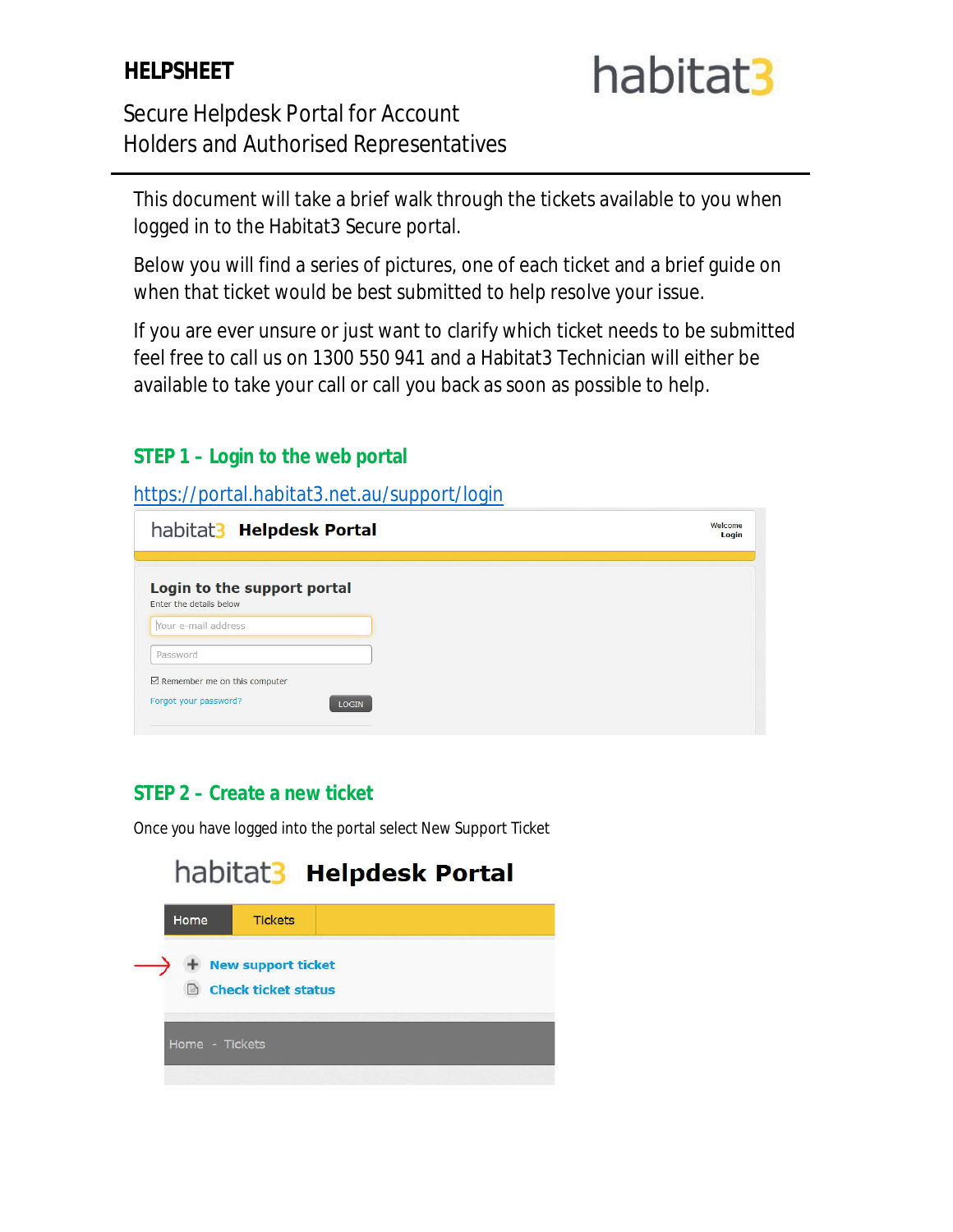## **Report a Critical Problem:**

This ticket is submitted when one of your core services is down, for example, noone is able to access the server, your emails are not coming through (if you have emails on the server) or a critical issue with your main software on the server that prevents it from operating.

| Submit a ticket                               |                                           |
|-----------------------------------------------|-------------------------------------------|
| Requester *                                   |                                           |
| <b>Brief Description of</b><br>your Request * |                                           |
| My request relates<br>to                      | Report a critical problem<br>$\checkmark$ |
| My critical problem<br>$is *$                 | $\cdots$                                  |
| Any other details or<br>comments              |                                           |
|                                               |                                           |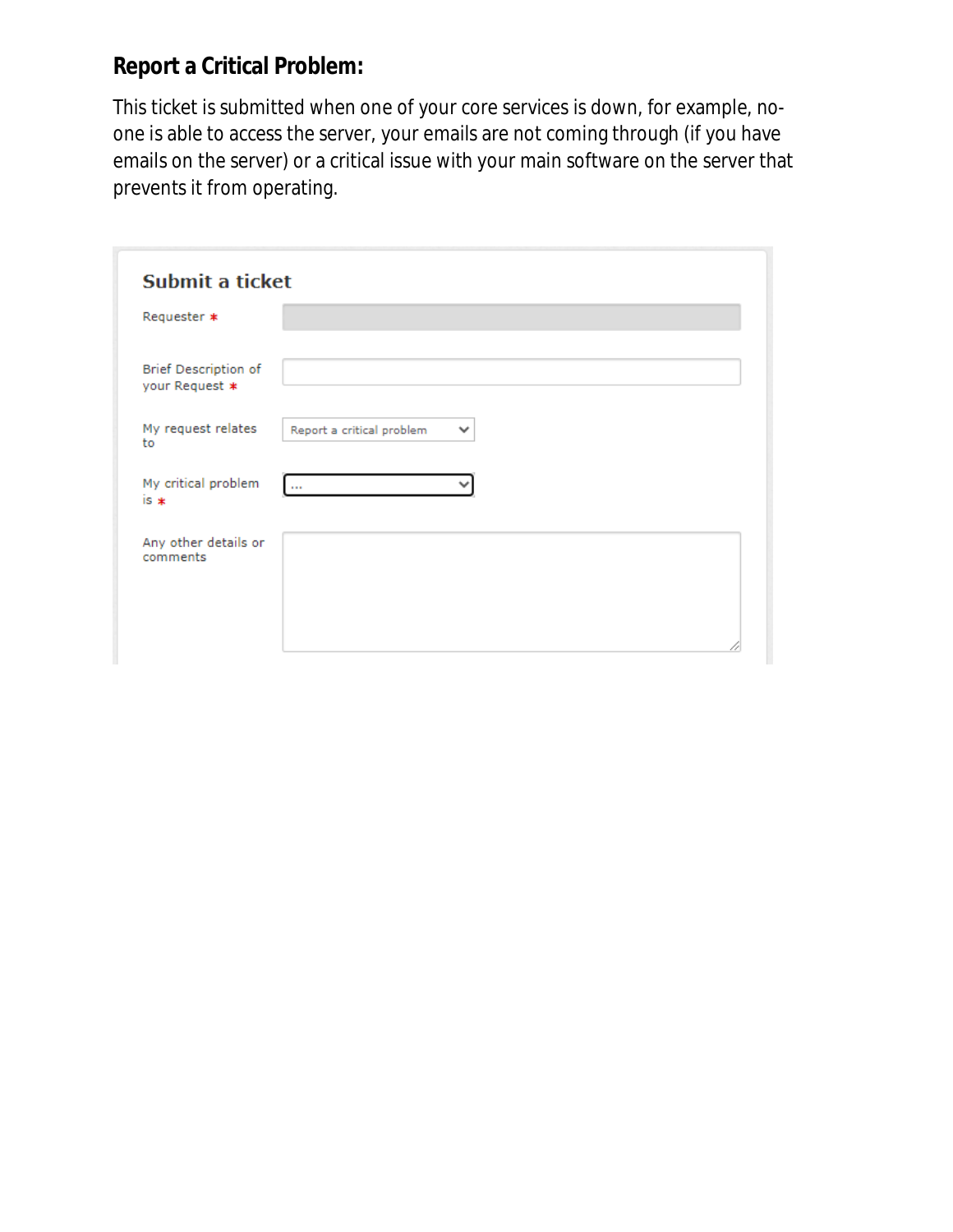#### **Add User Account**

This ticket is submitted when you would like a new user account added to the server. The main points to take note of are whether you would like the user to have access to Microsoft Office (Outlook, Word, Excel, Powerpoint, etc.) and also what you would like the username and password of the account to be, for security reasons the password cannot contain the username and requires at least 3 out of 4 of the following:

- An uppercase letter
- A lowercase letter
- A number
- A symbol

| Requester *                                     |                          |              |  |
|-------------------------------------------------|--------------------------|--------------|--|
|                                                 |                          |              |  |
| <b>Brief Description of</b>                     |                          |              |  |
| your Request *                                  |                          |              |  |
| My request relates<br>to                        | Add user account         |              |  |
| Number of new                                   |                          |              |  |
| user accounts<br>required - \$57 per<br>month * |                          |              |  |
| Do new user/s                                   | $\cdots$                 | $\checkmark$ |  |
| require access to<br>MS Office - \$25 per       |                          |              |  |
| month *                                         |                          |              |  |
| Do new users have                               | $\cdots$                 | v            |  |
| multiple monitors?                              |                          |              |  |
| Do new user/s<br>require access to              | $\cdots$                 | v            |  |
| email within<br>Outlook? *                      |                          |              |  |
|                                                 |                          |              |  |
| Date new user/s<br>should be added?             | $\overline{\phantom{a}}$ |              |  |
| $\ast$                                          |                          |              |  |
| Do new user/s<br>require Two Factor             | $\cdots$                 | v            |  |
| Authentication -                                |                          |              |  |
| $$5.50$ per month $*$                           |                          |              |  |
| User account<br>name/s and                      |                          |              |  |
| passwords. Add<br>Mobile Phone                  |                          |              |  |
| number if<br>requesting 2FA *                   |                          |              |  |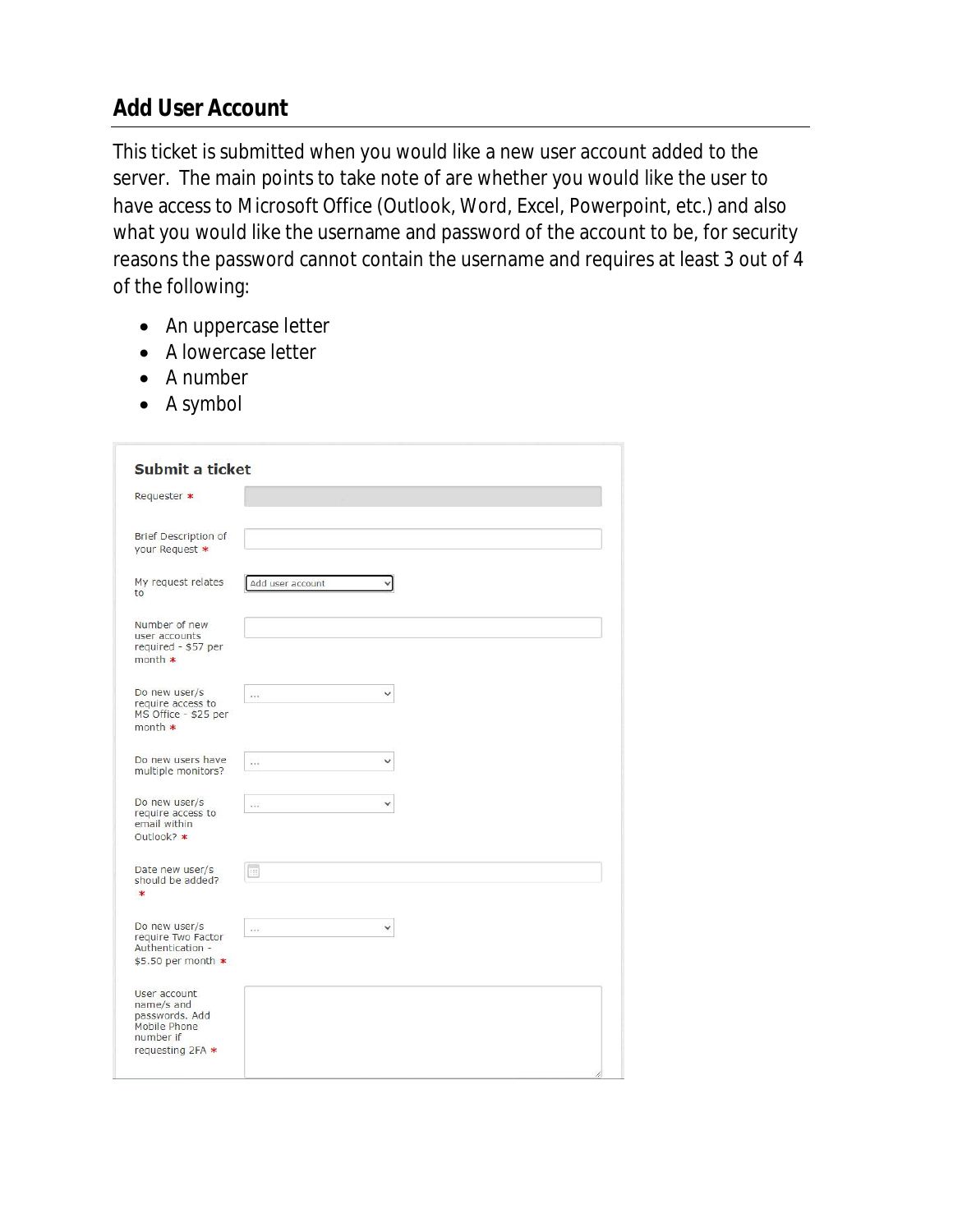#### **Remove a User Account**

This ticket is submitted when a user account needs to be disabled or deleted from the server itself. The main point to take note of in this ticket is whether you would like the account to be disabled (turned off but any files on the account are kept and the account can be turned back on later) or deleted (the account and its data is completely removed from the server) in both situations the cost involved for the account are removed.

| Submit a ticket           |                     |              |
|---------------------------|---------------------|--------------|
| Requester *               |                     |              |
|                           |                     |              |
| Brief Description of      |                     |              |
| your Request *            |                     |              |
| My request relates<br>to  | Remove user account | $\checkmark$ |
|                           |                     |              |
| Number of<br>accounts to  |                     |              |
| disable/delete? *         |                     |              |
| Delete or disable         |                     | $\checkmark$ |
| the user                  |                     |              |
| accounts *                |                     |              |
| Account name/s to         |                     |              |
| delete/disable? *         |                     |              |
|                           |                     |              |
|                           |                     |              |
|                           |                     |              |
| Delete / disable          | œ                   |              |
| user account on *         |                     |              |
| Email account             |                     |              |
| deletion? *               | $\cdots$            |              |
| Do you want to            |                     | v            |
| retain user's email       | $\cdots$            |              |
| $mailbox *$               |                     |              |
| Did this user have        | $\cdots$            | ◡            |
| 2FA setup? *              |                     |              |
| Would you like to         | $\cdots$            | v            |
| reset all user<br>account |                     |              |
| nasswords?                |                     |              |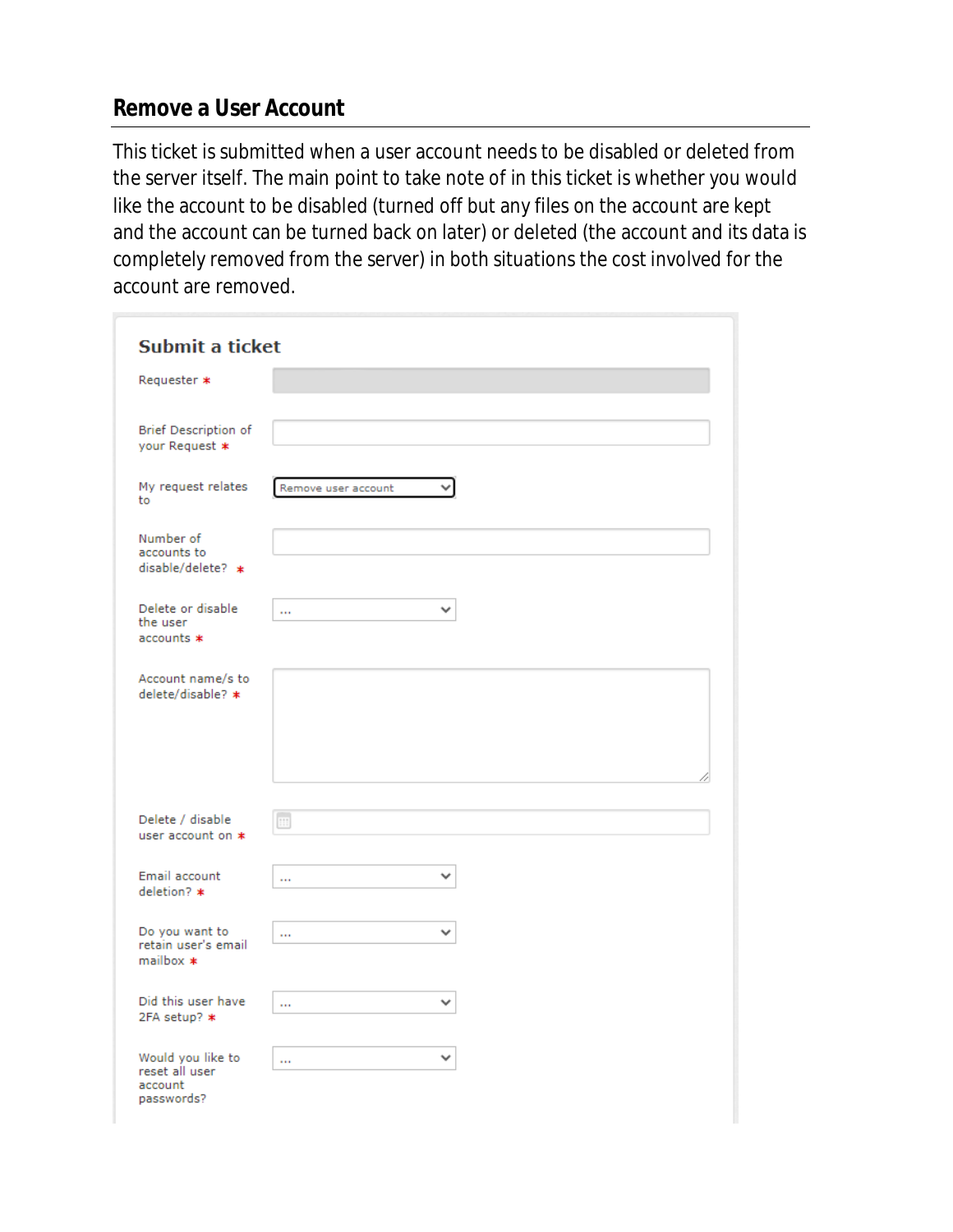## **Make Changes To A User Account**

This ticket is submitted when you would like any change made to a specific or series of user accounts. The main usage for this ticket is if you would like to update the password of any of the accounts on the server or would like to add certain features to specific accounts EG Two Factor Authentication or Microsoft Office access.

| Submit a ticket                                                         |                                                                 |
|-------------------------------------------------------------------------|-----------------------------------------------------------------|
| Requester *                                                             |                                                                 |
| Brief Description of<br>your Request *                                  |                                                                 |
| My request relates<br>to                                                | Make changes to a user accor \                                  |
|                                                                         | □ Change Username/s                                             |
| Provide details<br>about the<br>username changes<br>you wish to make    |                                                                 |
|                                                                         | □ Change Password/s                                             |
| Provide details<br>about the password<br>changes you wish<br>to make    |                                                                 |
|                                                                         | □ Add MS Office to all/some of my users - \$25 p/m each         |
| Provide usernames<br>for those accounts<br>you wish to add MS<br>Office |                                                                 |
|                                                                         | □ Add 2 Factor Authentication (2FA) - \$5.50 per user per month |
| Provide usernames<br>and a mobile<br>number for each<br>user using 2FA  |                                                                 |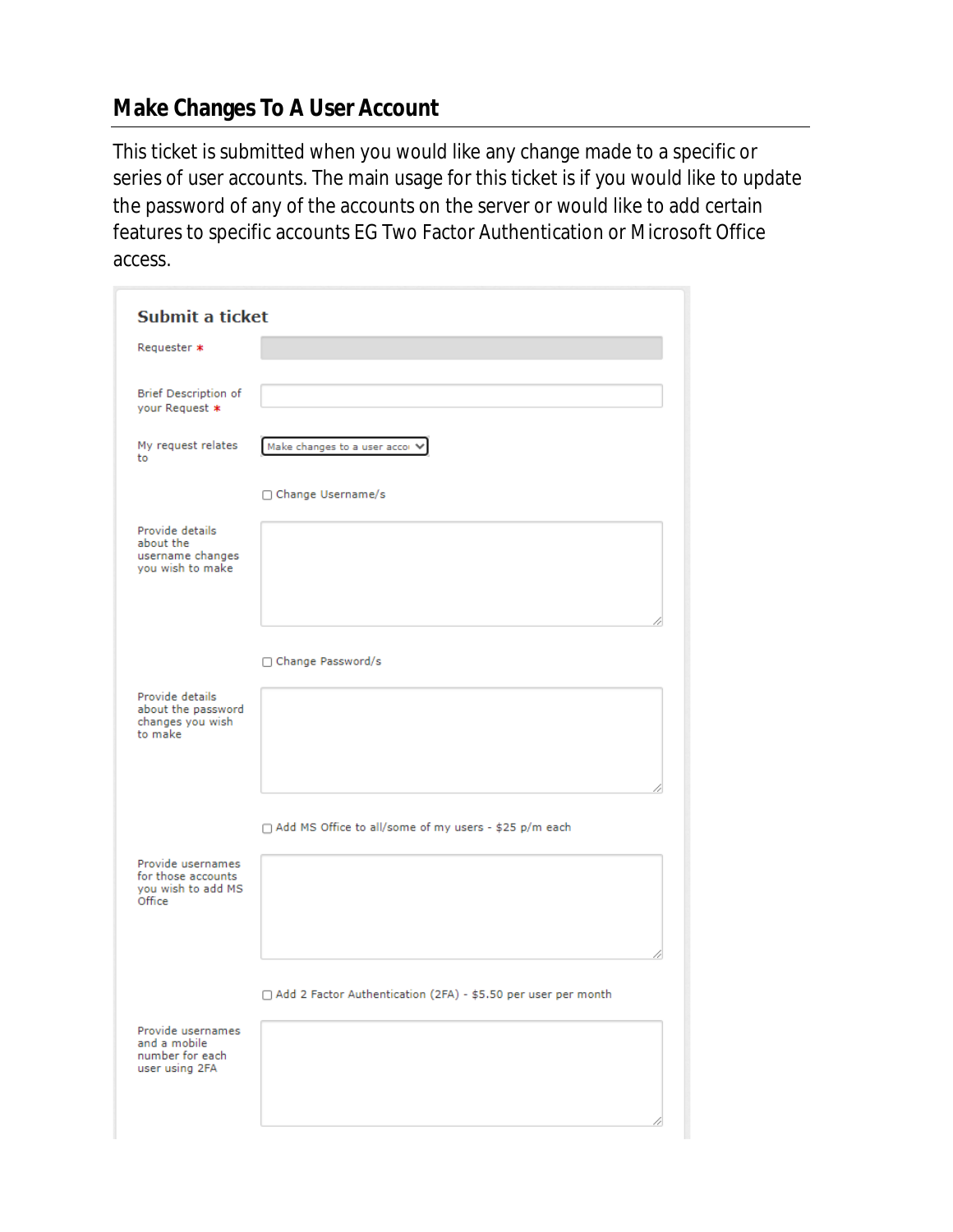#### **Make Changes to my Server access**

This ticket is submitted when you would like to change how someone, or everyone accesses your server. For example, you have a new user and new computer connecting in and you would like someone from Habitat3 to connect in and set up the connection on a new computer. Another example would be to have the server itself locked down to only be accessible by certain IP addresses or through a VPN connection.

| Submit a ticket                                              |                                                  |  |
|--------------------------------------------------------------|--------------------------------------------------|--|
| Requester *                                                  |                                                  |  |
| <b>Brief Description of</b><br>your Request *                |                                                  |  |
| My request relates<br>to                                     | Make changes to my server $z \vee$               |  |
| Setup access to<br>Habitat3 server<br>from new PC $*$        | $\checkmark$<br>$\cdots$                         |  |
| Restrict access to<br>Habitat3 server to<br>only be via: $*$ | $\sim$ $\sim$                                    |  |
|                                                              | Unblock access to a website from Habitat3 server |  |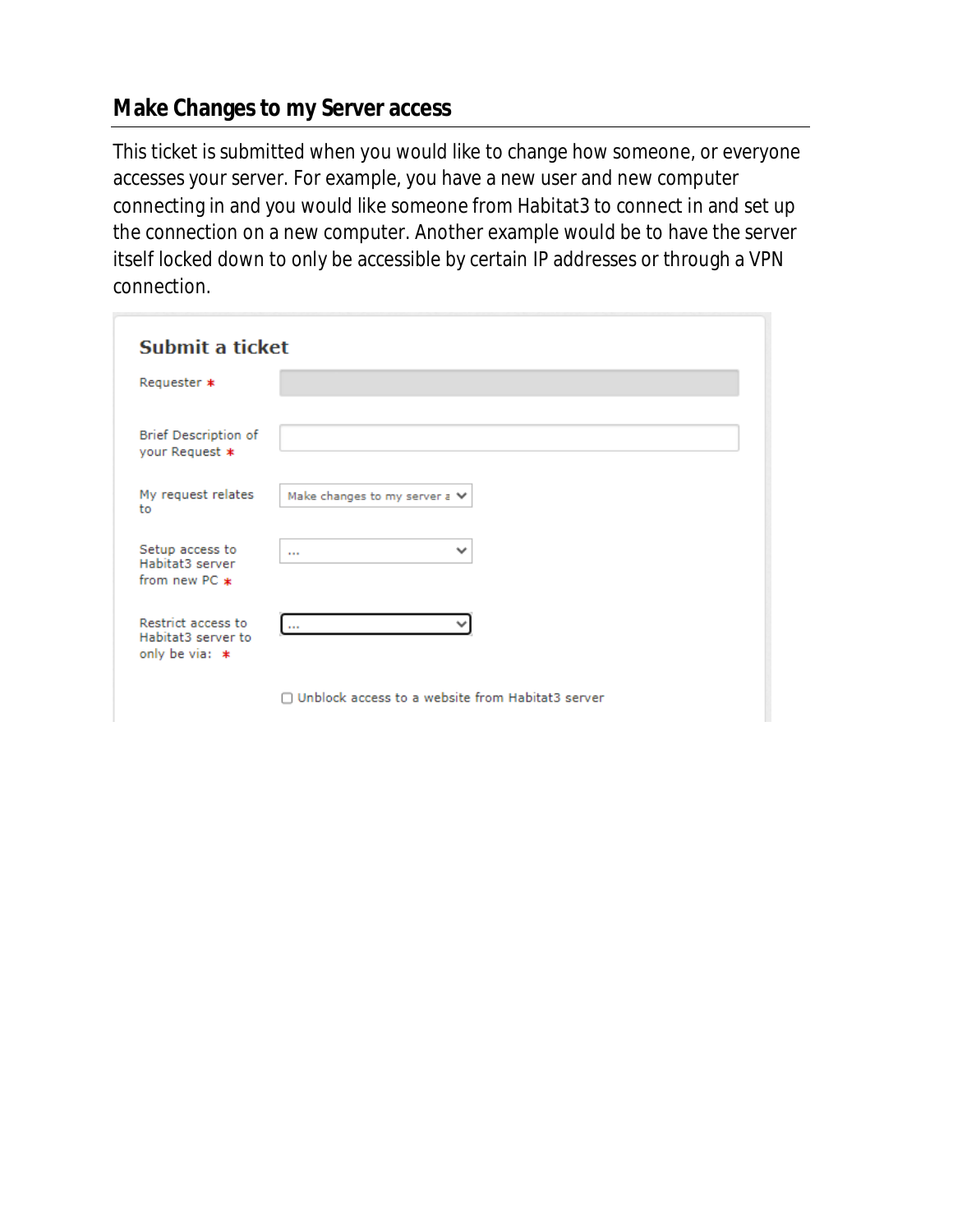## **Allow a third-party access to my Server**

This ticket is submitted when you require a third-party company to gain access to the server to setup or troubleshoot its own software. Please note that other than a few options that you can find in the ticket itself all third-party connections and manually provided by Habitat3 and personally supervised by a Habitat3 Technician.

| Submit a ticket                                                                                              |                                 |
|--------------------------------------------------------------------------------------------------------------|---------------------------------|
| Requester *                                                                                                  |                                 |
| Brief Description of<br>your Request *                                                                       |                                 |
| My request relates<br>to                                                                                     | Allow a 3rd party access to m V |
| I understand 3rd<br>parties will have<br>full access and<br>control of my<br>server and<br>associated data * | v<br>$\cdots$                   |
| Company that you<br>require admin<br>access your server<br>$\ast$                                            | a an                            |
| Ongoing or<br>temporary (up to<br>30 days) access? *                                                         | m                               |
| Other Company<br>Name (3rd parties<br>not listed above<br>will be supervised<br>by Habitat3)                 |                                 |
| Email of third<br>party *                                                                                    |                                 |
| Phone Number of<br>third party $*$                                                                           |                                 |
| Date you wish to<br>enable access *                                                                          | œ                               |
| Date you wish to<br>revoke access (if<br>less than 30 days)                                                  | m                               |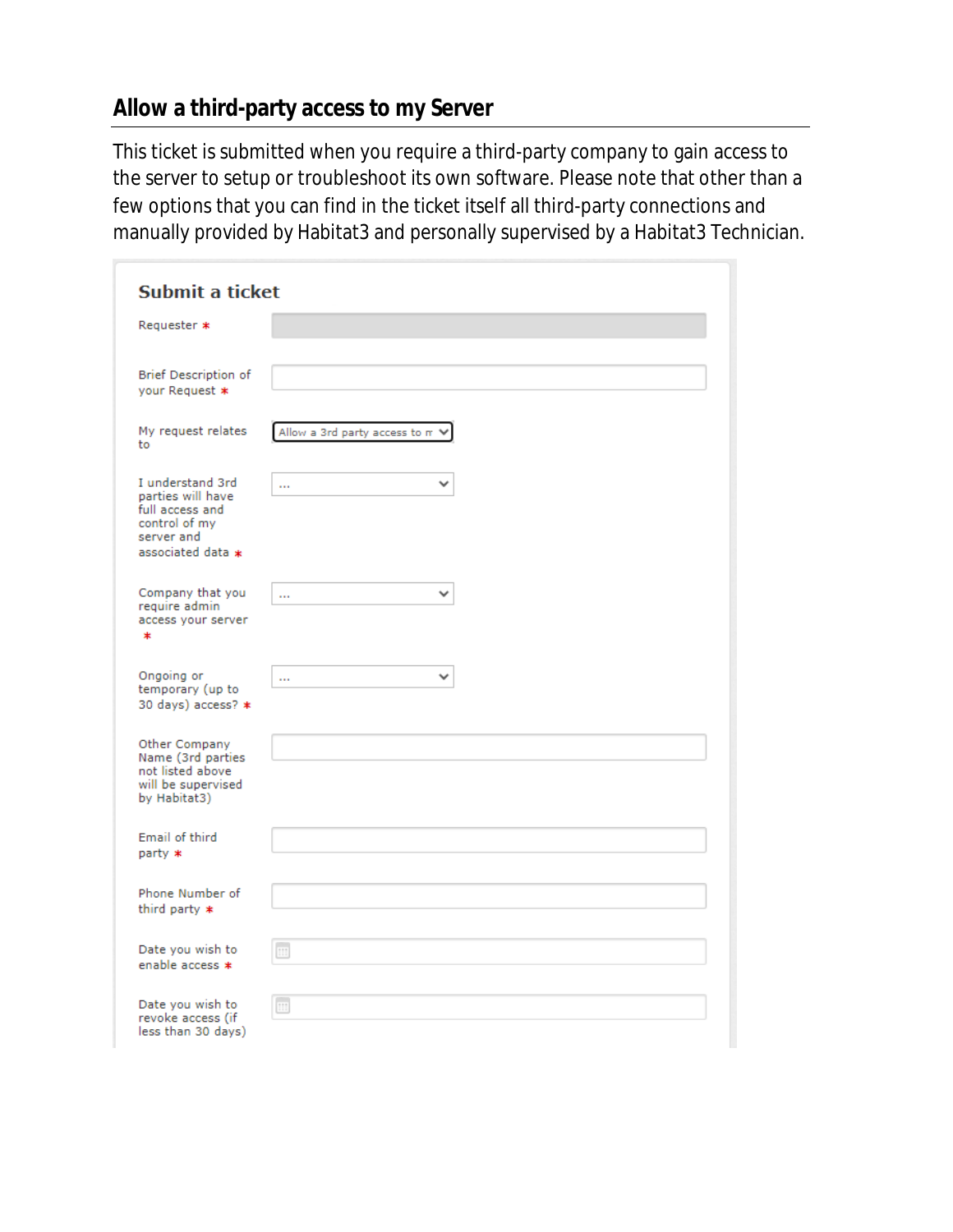#### **Add Or Remove An Authorized Representative**

The Habitat3 Portal is for submitting secure tickets and is initially only accessible by the Account Holder (AH) during the sign-up process and only that person has access to the Secure Portal. This ticket allows the Account Holder to request access to another to submit tickets through the Secure Portal by nominating them as Authorized Representatives (AR). Once this is submitted, they will be sent an email to activate their Secure Portal Account.

If you would like to see the permissions that an AR has you can read section C in our Service Level Agreement here ( https://www.habitat3.com.au/service-levelstatement)

| Submit a ticket                                                                                                                                                                                                |                                                                                                                                    |
|----------------------------------------------------------------------------------------------------------------------------------------------------------------------------------------------------------------|------------------------------------------------------------------------------------------------------------------------------------|
| Requester *                                                                                                                                                                                                    |                                                                                                                                    |
| Brief Description of<br>your Request *                                                                                                                                                                         |                                                                                                                                    |
| My request relates<br>to.                                                                                                                                                                                      | Add or Remove an Authoriser V                                                                                                      |
| I wish to: $*$                                                                                                                                                                                                 | òн,                                                                                                                                |
| First name of<br>person you wish to<br>add/remove as an<br>authorised rep on<br>your account (note:<br>those with portal<br>access can make<br>billing and security<br>related changes to<br>vour account) $*$ |                                                                                                                                    |
| Surname of person<br>you wish to<br>add/remove as an<br>authorised<br>representative on<br>your account *                                                                                                      |                                                                                                                                    |
| Email address of<br>person to<br>add/remove *                                                                                                                                                                  |                                                                                                                                    |
| Mobile phone<br>number of person<br>you are<br>adding/removing *                                                                                                                                               |                                                                                                                                    |
| Would you like to<br>reset all user<br>account<br>passwords?                                                                                                                                                   | a an                                                                                                                               |
|                                                                                                                                                                                                                | $\Box$ If adding an AR I agree and understand that by adding this person<br>they will have full control over my Habitat3 account * |
|                                                                                                                                                                                                                | $\Box$ I indemnify Habitat3 against any harm that the authorised<br>representative may do to the VPS or the data within the VPS *  |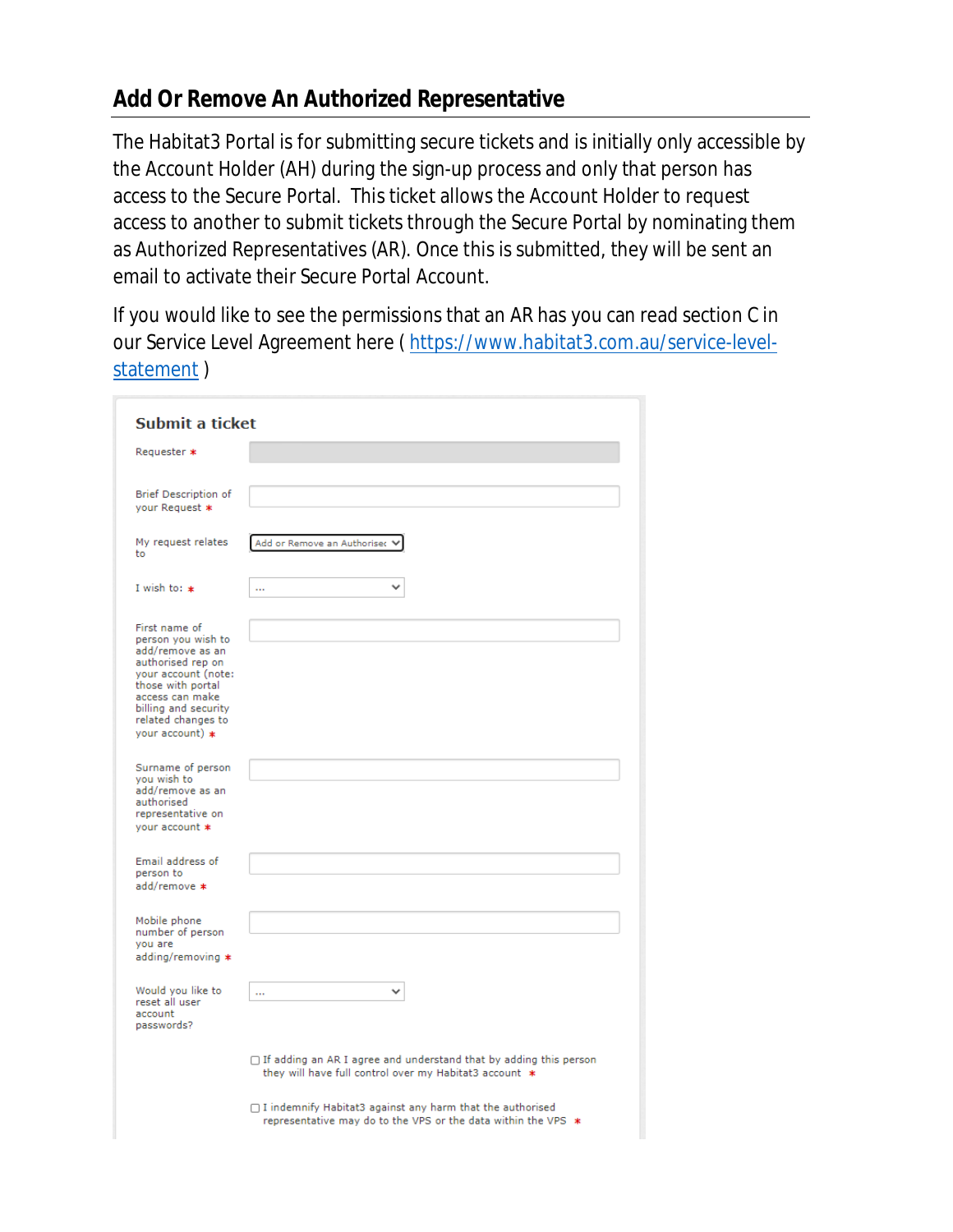## **Submit A General Request**

This ticket can be submitted in a few situations, either when you are unsure which ticket to submit or if you just have a question or general issue about the server (Please note that is the issue is specific to one of the other tickets we may request you submit that ticket instead).

An example of a general ticket might be you have a question about a specific function of the server IE how to create a shared folder on the server or an attachment from an email isn't opening correctly.

| Submit a ticket                               |                                          |
|-----------------------------------------------|------------------------------------------|
| Requester *                                   |                                          |
| <b>Brief Description of</b><br>your Request * |                                          |
| My request relates<br>to                      | Submit a general request<br>$\checkmark$ |
| How can we help<br>you today? *               |                                          |
|                                               |                                          |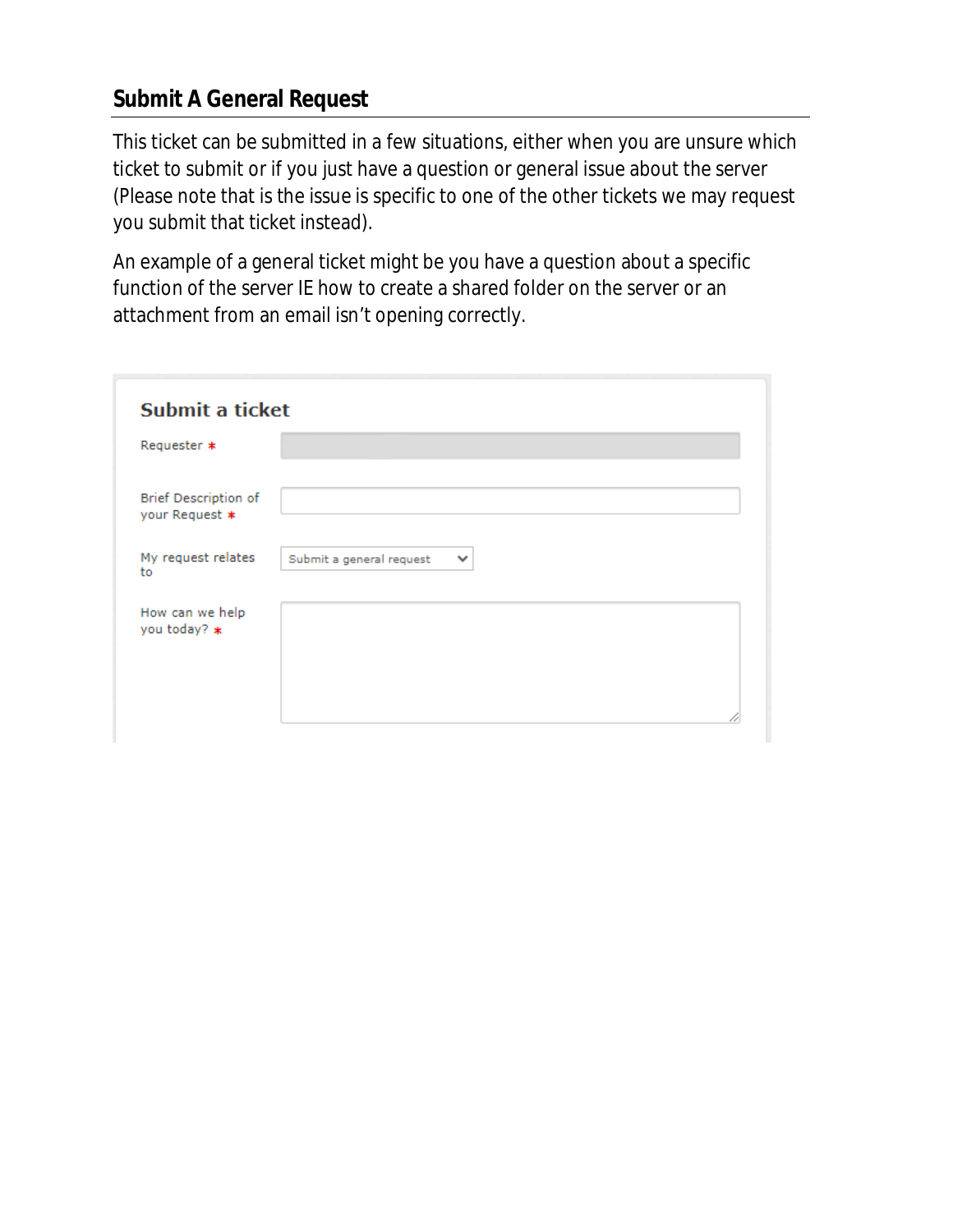#### **Install software on my Server**

This ticket is submitted when you require something new to be installed on the server, sometimes with this ticket you may be asked to provide login details if the download itself is stored behind a login screen or may be asked to download the program onto the server into a specific location for us to install it from there.

In rare situations a new installation on the server might come with additional costs involved but that will be made clear before any work is done with installing the new software.

| Submit a ticket                                                   |                                 |
|-------------------------------------------------------------------|---------------------------------|
| Requester *                                                       |                                 |
| <b>Brief Description of</b><br>your Request *                     |                                 |
| My request relates<br>to                                          | Install software on my server V |
| I wish to install *                                               | $\checkmark$<br>$\cdots$        |
| List users on the<br>server that should<br>access new<br>software |                                 |
| Name of other<br>software you wish<br>to install $*$              |                                 |
| Software's website<br>address                                     |                                 |
| Do you have a<br>license for the<br>software *                    | v<br>$\cdots$                   |
| Which users<br>require access to<br>the software *                | v<br>$\cdots$                   |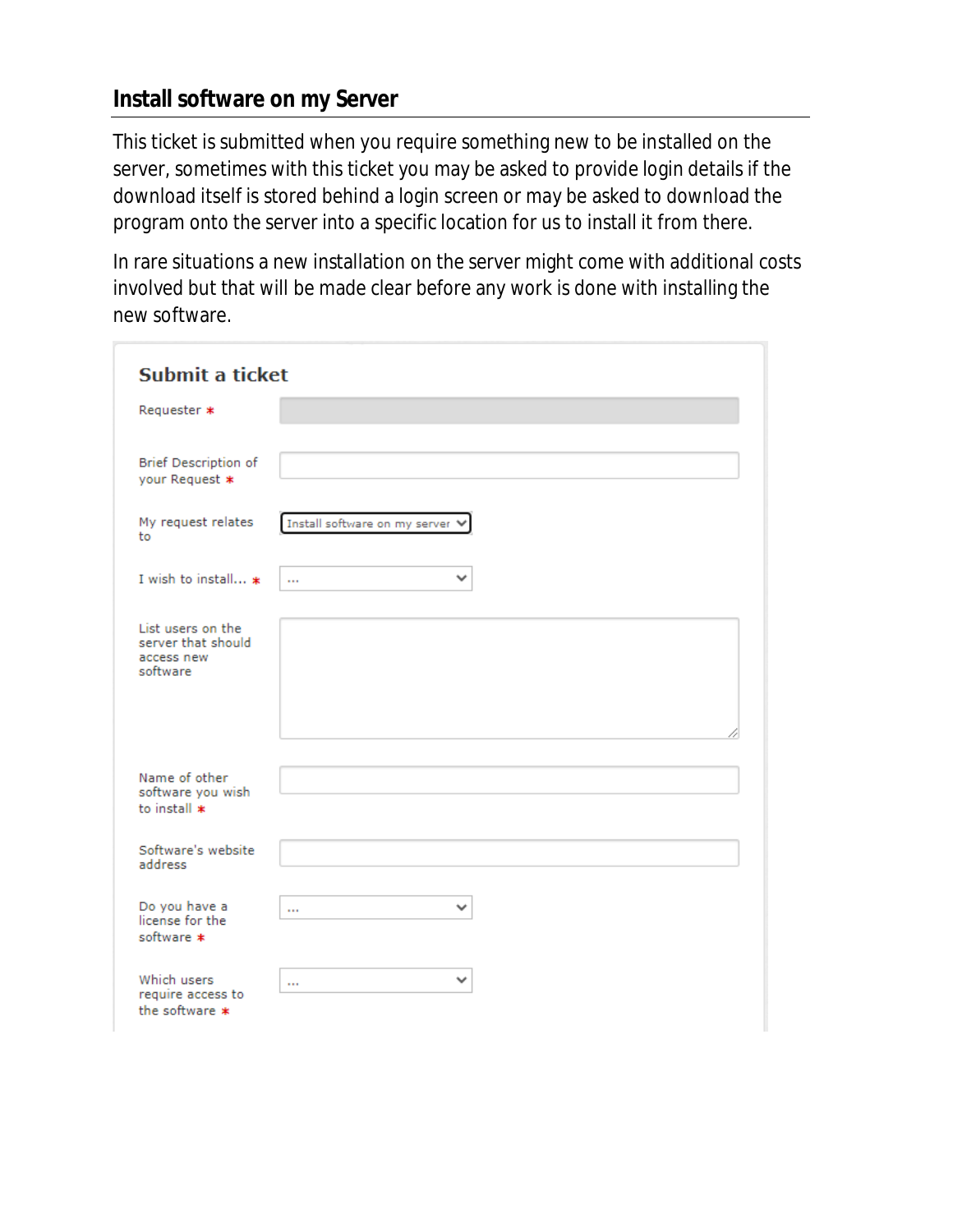#### **Restore Data from a Backup**

Your data on Habitat3 is backed up every night at approximately 9PM and each of these backups is kept for 14 days. If during that 14 days period you accidently delete a file that you needed or need an older copy of a file you can submit this ticket and specify the file or folder and what date in the last 14 days you would like it restored from.

Please note this process can take a few hours to complete.

|                                                                                               | Submit a ticket                      |  |
|-----------------------------------------------------------------------------------------------|--------------------------------------|--|
| Requester *                                                                                   |                                      |  |
| Brief Description of<br>your Request *                                                        |                                      |  |
| My request relates<br>to                                                                      | Restore data from a backup \         |  |
|                                                                                               | Restore a file or folder from backup |  |
| Name of file/folder<br>to be restored (eg.<br>C:\Hsoft\Data\file.x<br>$ s $ $*$               |                                      |  |
| Restore file/folder<br>from the night of<br>the (14 days<br>available) *                      | $\Box$                               |  |
| I would like to: *                                                                            | v<br>$\cdots$                        |  |
| If restoring to cloud<br>server where<br>should we restore it<br>to? (folder<br>$location)$ * |                                      |  |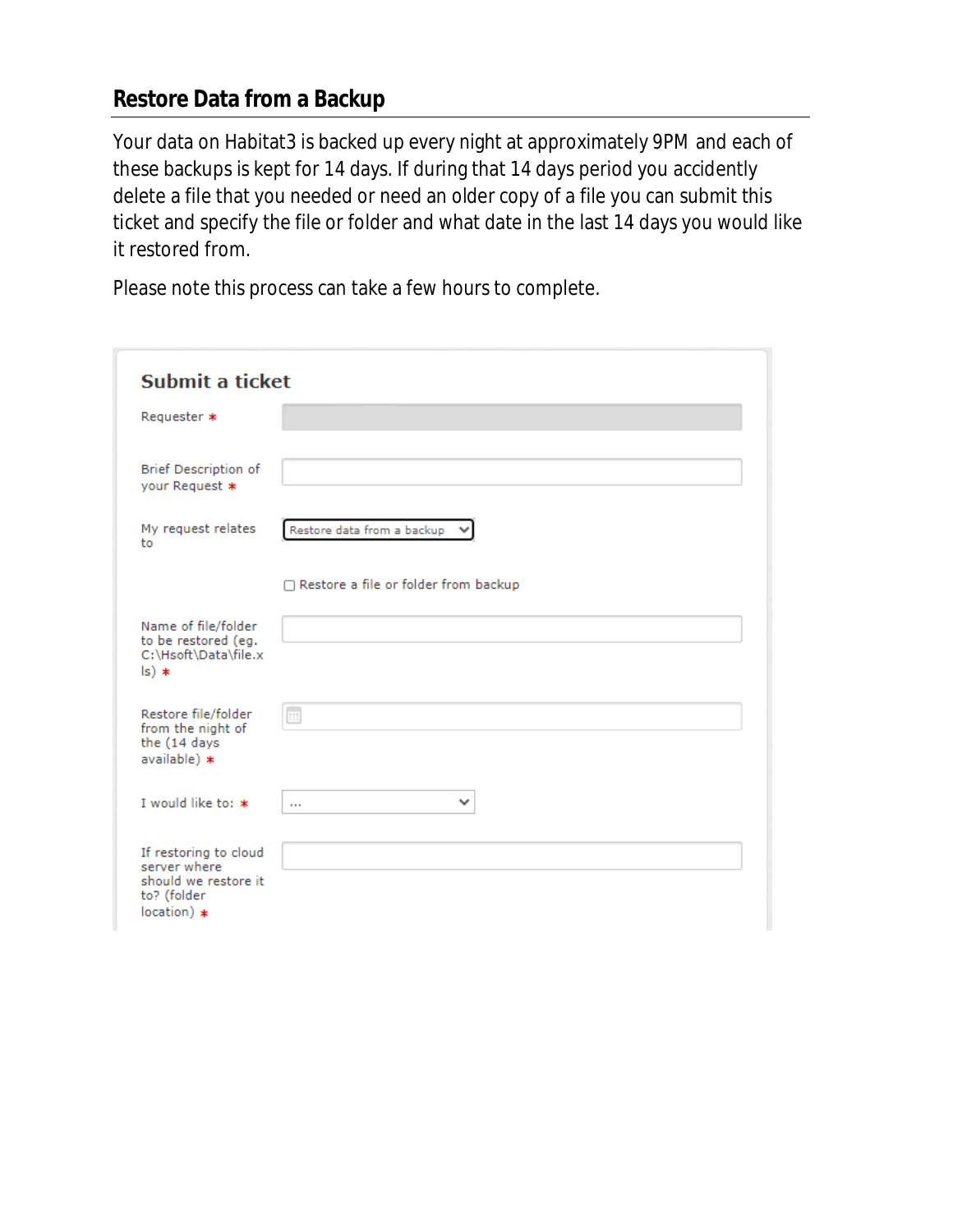#### **Request a full copy of all my data**

This ticket is mainly submitted when you would like a copy of all of the data on the server. Some clients will do this once a year (usually around the end of financial year) and store the data on a hard drive locally.

Please note the process for this is we will provide a way to download the data (alternatively there is an option to have us provide it to you on a storage device through the mail) to your local computer and this download can take some time depending on your local internet speed.

| <b>Submit a ticket</b>                                                                                                        |                                                       |  |
|-------------------------------------------------------------------------------------------------------------------------------|-------------------------------------------------------|--|
| Requester *                                                                                                                   |                                                       |  |
| Brief Description of<br>your Request *                                                                                        |                                                       |  |
| My request relates<br>to                                                                                                      | Request a full copy of all my                         |  |
|                                                                                                                               | $\Box$ I require a full copy of all my data (\$165) * |  |
| In addition to my<br>full data set, I<br>require separate<br>copies of: *                                                     | v<br>$\cdots$                                         |  |
| If Yes, date you<br>wish to have your<br>data extracted (no<br>access to your<br>server from 2pm<br>on date of<br>extraction) | $\blacksquare$                                        |  |
| I would like my<br>data provided to<br>$me via *$                                                                             | v<br>$\cdots$                                         |  |
| After data<br>extraction is<br>complete I *                                                                                   | v<br>                                                 |  |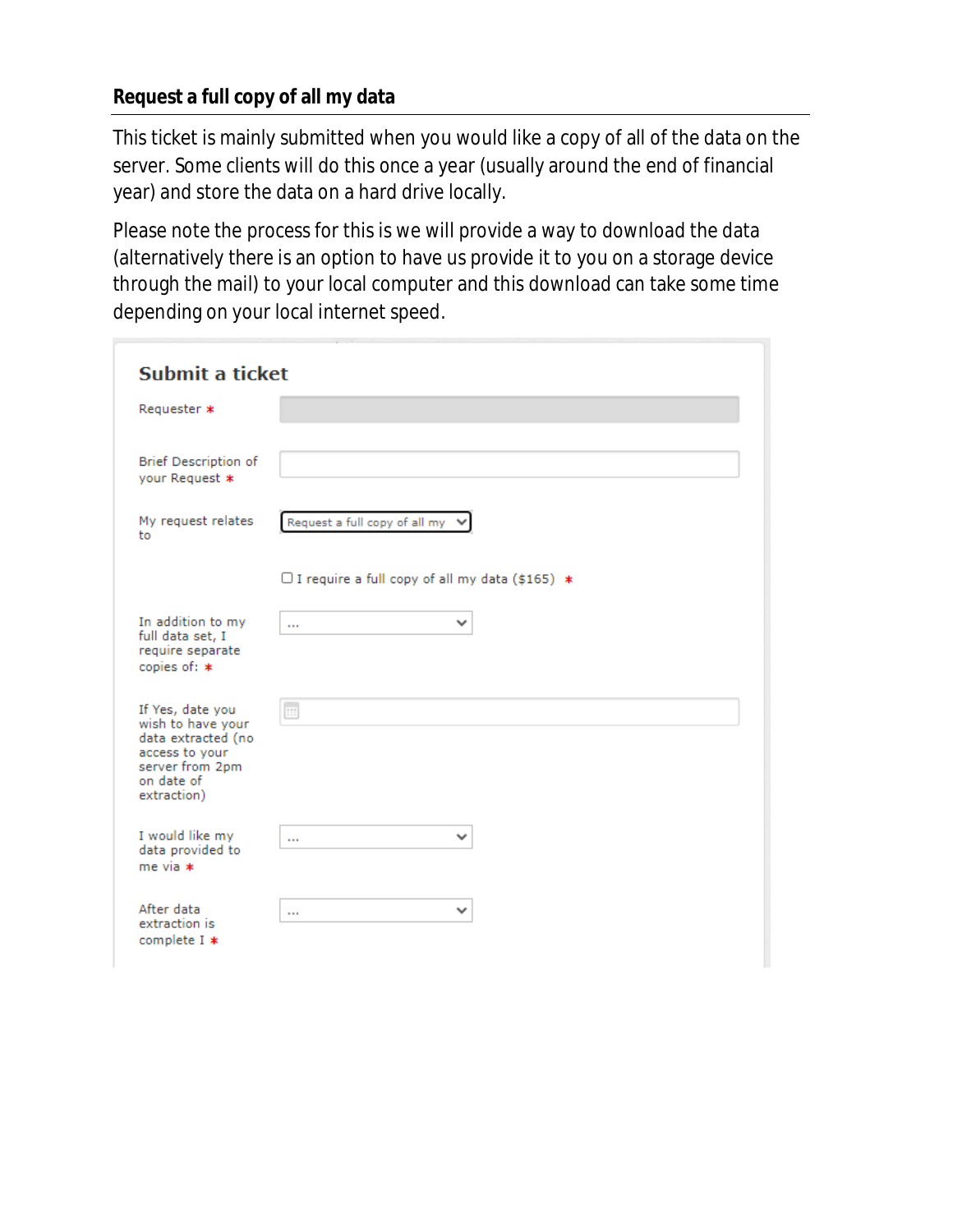## **Change Portal Profile Details**

This ticket is submitted when you have updated some details on your end and would like it reflected inside the portal, for example you have changed your email address and would like to update the Habitat3 Secure Portal login email address to reflect those changes.

| Submit a ticket                                                                                                            |                                 |  |
|----------------------------------------------------------------------------------------------------------------------------|---------------------------------|--|
| Requester *                                                                                                                |                                 |  |
| <b>Brief Description of</b><br>your Request *                                                                              |                                 |  |
| My request relates<br>to                                                                                                   | Change Portal Profile Details V |  |
| <b>New Account</b><br>Holder Email *                                                                                       |                                 |  |
| Confirm New<br>Account Holder<br>Email *                                                                                   |                                 |  |
| That I am the<br>Account Holder and<br>I understand that<br>the Account Holder<br>email address<br>control my<br>account * | $\checkmark$<br>$\cdots$        |  |